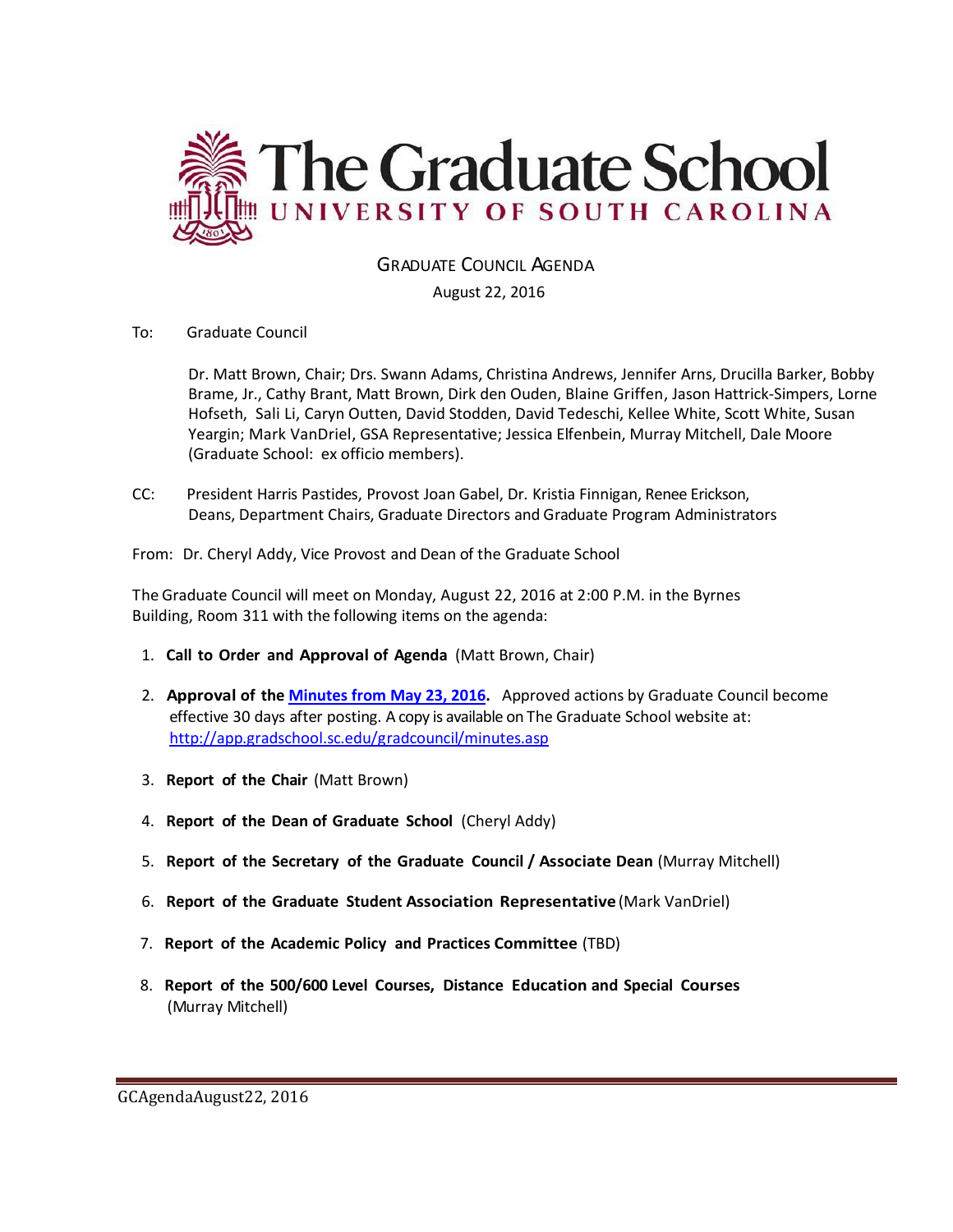A listing of 500/600 Level Courses is presented to Council for informational purposes only.

# **500/600 Level Courses**

**ANTH 545** Delete Course **ANTH 550** Delete Course **CSCE 522** Change to Prerequisite **CSCE 548** Change to Prerequisite **CSCE 572** Change to Prerequisite and Course description

## **Distance Education Delivery**

Pending Committee meeting (8.26.16)

# **Special Topics Courses**

**BADM 790** (3) Recruitment (Fall 2016) **COMD 701** (1) Speech Path Mgmt of Patients with Trach & Vent Depncency (Spring 2017) **CRJU 591** (3) Law and Lyrics (Spring 2017) **CRJU 591** (3) Perspectives on At-Risk Youth (Spring 2017) **CRJU 591** (3) Crime Over the Life Course (Spring 2017; Fall 2017 **CRJU 591** (3) Perspectives on At-Risk Youth (Spring 2017) **CRJU 591** (3) The Death Penalty (Summer 2017) **EMCH 791** (3) Nuclear Analysis using Computer Codes for the Nuclear Industry (Summer 2016) **ENCP 789** (1) IGERT 700 – Overview (Fall 2016) **ENCP 789** (1) IGERT 717 – The Energy Landscape (Fall 2016) **ENCP 789** (1) IGERT 721 – Opportunities for Entrepreneurial Commercialization (Fall 2016) **EDRM 878** (1-3) SEM II – Advanced Latent Variable Modeling Techniques (Fall 2016) **EXSC 555** (3) The Planning and Development of the Explosive Athlete (Fall 2016) **EXSC 755** (3) Research Methods in Athletic Training (Fall 2016) **EXSC 755** (3) Research Methods in Exercise Science (Fall 2016) **HSPM 791** (3) Models in Patient and Provider Choice (Fall 2016) **MKTG 712** (3) Social Media Marketing and Analytics (Fall 2016) **PHYS 750** (3) Special Topics in Solid State Physics (Fall 2016) **PHYS 755** (3) Theoretical and Experimental Issues in Axion Physics (Fall 2016) **POLI 591** (3) The Media and Foreign Policy (Fall 2016) **POLI 591** (3) Politics of European Integration (Spring 2017) **SOWK 768** (3) Crisis Intervention (Fall 2016) **SOWK 768** (3) International Social Work (Fall 2016) **SOWK 768** (3) Secondary Data Analysis (Fall 2016)